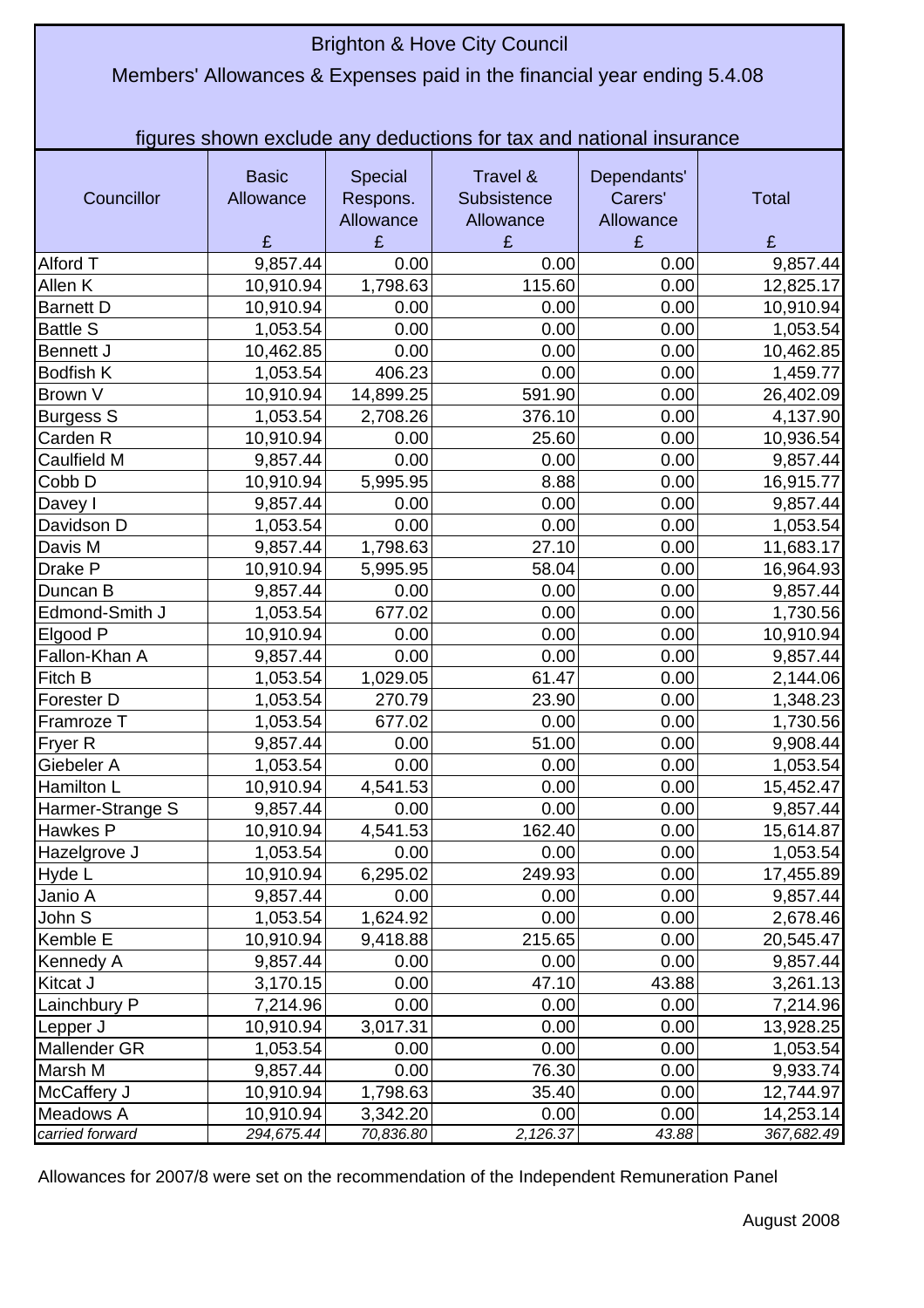| <b>Brighton &amp; Hove City Council</b>                                 |              |            |             |             |              |  |  |  |
|-------------------------------------------------------------------------|--------------|------------|-------------|-------------|--------------|--|--|--|
| Members' Allowances & Expenses paid in the financial year ending 5.4.08 |              |            |             |             |              |  |  |  |
|                                                                         |              |            |             |             |              |  |  |  |
|                                                                         |              |            |             |             |              |  |  |  |
| figures shown exclude any deductions for tax and national insurance     |              |            |             |             |              |  |  |  |
|                                                                         | <b>Basic</b> | Special    | Travel &    | Dependants' |              |  |  |  |
| Councillor                                                              | Allowance    | Respons.   | Subsistence | Carers'     | <b>Total</b> |  |  |  |
|                                                                         |              | Allowance  | Allowance   | Allowance   |              |  |  |  |
|                                                                         | £            | £          | £           | £           | £            |  |  |  |
| carried forward                                                         | 294,675.44   | 70,836.80  | 2,126.37    | 43.88       | 367,682.49   |  |  |  |
| <b>Mears M</b>                                                          | 10,910.94    | 14,899.25  | 0.00        | 0.00        | 25,810.19    |  |  |  |
| Meegan V                                                                | 1,053.54     | 0.00       | 0.00        | 0.00        | 1,053.54     |  |  |  |
| <b>Mitchell G</b>                                                       | 10,910.94    | 13,950.32  | 0.00        | 0.00        | 24,861.26    |  |  |  |
| Morgan W                                                                | 10,910.94    | 2,814.15   | 3.00        | 0.00        | 13,728.09    |  |  |  |
| Norman A                                                                | 10,910.94    | 11,098.50  | 0.00        | 0.00        | 22,009.44    |  |  |  |
| Norman K                                                                | 10,910.94    | 9,418.88   | 0.00        | 0.00        | 20,329.82    |  |  |  |
| Older A                                                                 | 10,910.94    | 5,996.19   | 68.80       | 0.00        | 16,975.93    |  |  |  |
| Oxley B                                                                 | 10,910.94    | 25,936.36  | 0.00        | 0.00        | 36,847.30    |  |  |  |
| Paskins S                                                               | 1,053.54     | 0.00       | 0.00        | 0.00        | 1,053.54     |  |  |  |
| Peltzer Dunn G                                                          | 10,910.94    | 9,419.16   | 0.00        | 0.00        | 20,330.10    |  |  |  |
| Pennington R                                                            | 1,053.54     | 203.11     | 51.30       | 0.00        | 1,307.95     |  |  |  |
| Pidgeon B                                                               | 10,910.94    | 1,798.63   | 164.90      | 0.00        | 12,874.47    |  |  |  |
| Randall JW                                                              | 10,910.94    | 0.00       | 0.00        | 0.00        | 10,910.94    |  |  |  |
| Roy H                                                                   | 5,027.50     | 0.00       | 0.00        | 0.00        | 5,027.50     |  |  |  |
| <b>Rufus S</b>                                                          | 9,857.44     | 0.00       | 0.00        | 8.75        | 9,866.19     |  |  |  |
| Simpson C                                                               | 9,857.44     | 0.00       | 0.00        | 0.00        | 9,857.44     |  |  |  |
| Simson D                                                                | 10,910.94    | 7,500.00   | 0.00        | 0.00        | 18,410.94    |  |  |  |
| Smart D                                                                 | 9,857.44     | 0.00       | 0.00        | 0.00        | 9,857.44     |  |  |  |
| Smith D                                                                 | 10,910.94    | 9,114.49   | 37.80       | 0.00        | 20,063.23    |  |  |  |
| Steedman P                                                              | 9,857.44     | 0.00       | 0.00        | 0.00        | 9,857.44     |  |  |  |
| Taylor K                                                                | 10,910.94    | 3,505.65   | 0.00        | 0.00        | 14,416.59    |  |  |  |
| Theobald G                                                              | 10,910.94    | 9,418.88   | 446.90      | 0.00        | 20,776.72    |  |  |  |
| Theobald C                                                              | 10,910.94    | 406.18     | 27.20       | 0.00        | 11,344.32    |  |  |  |
| Tonks F                                                                 | 1,053.54     | 0.00       | 48.44       | 0.00        | 1,101.98     |  |  |  |
| Turner D                                                                | 1,053.54     | 1,029.05   | 214.12      | 0.00        | 2,296.71     |  |  |  |
| Turton C                                                                | 10,910.94    | 1,015.52   | 0.00        | 0.00        | 11,926.46    |  |  |  |
| Wakefield-Jarrett V                                                     | 9,857.44     | 0.00       | 15.10       | 0.00        | 9,872.54     |  |  |  |
| <b>Watkins D</b>                                                        | 10,910.94    | 1,543.57   | 0.00        | 0.00        | 12,454.51    |  |  |  |
| Wells G                                                                 | 10,910.94    | 5,995.95   | 0.00        | 0.00        | 16,906.89    |  |  |  |
| West P                                                                  | 9,857.44     | 0.00       | 16.40       | 32.10       | 9,905.94     |  |  |  |
| Williams S                                                              | 1,053.54     | 0.00       | 0.00        | 0.00        | 1,053.54     |  |  |  |
| Wrighton G                                                              | 10,910.94    | 0.00       | 0.00        | 0.00        | 10,910.94    |  |  |  |
| Young J                                                                 | 10,910.94    | 9,114.21   | 0.00        | 0.00        | 20,025.15    |  |  |  |
| <b>Totals</b>                                                           | 583,387.62   | 215,014.85 | 3,220.33    | 84.73       | 801,707.53   |  |  |  |
| Co-optee's Allowance: Dr M Wilkinson, Chairman of Standards Committee   |              |            |             |             | 4,206.52     |  |  |  |

Allowances for 2007/8 were set on the recommendation of the Independent Remuneration Panel (IRP)

NOTES Although the cost of Dependants' Carers' Allowance is shown in the above Table, payments are made by the council directly to carers and are not received by councillors